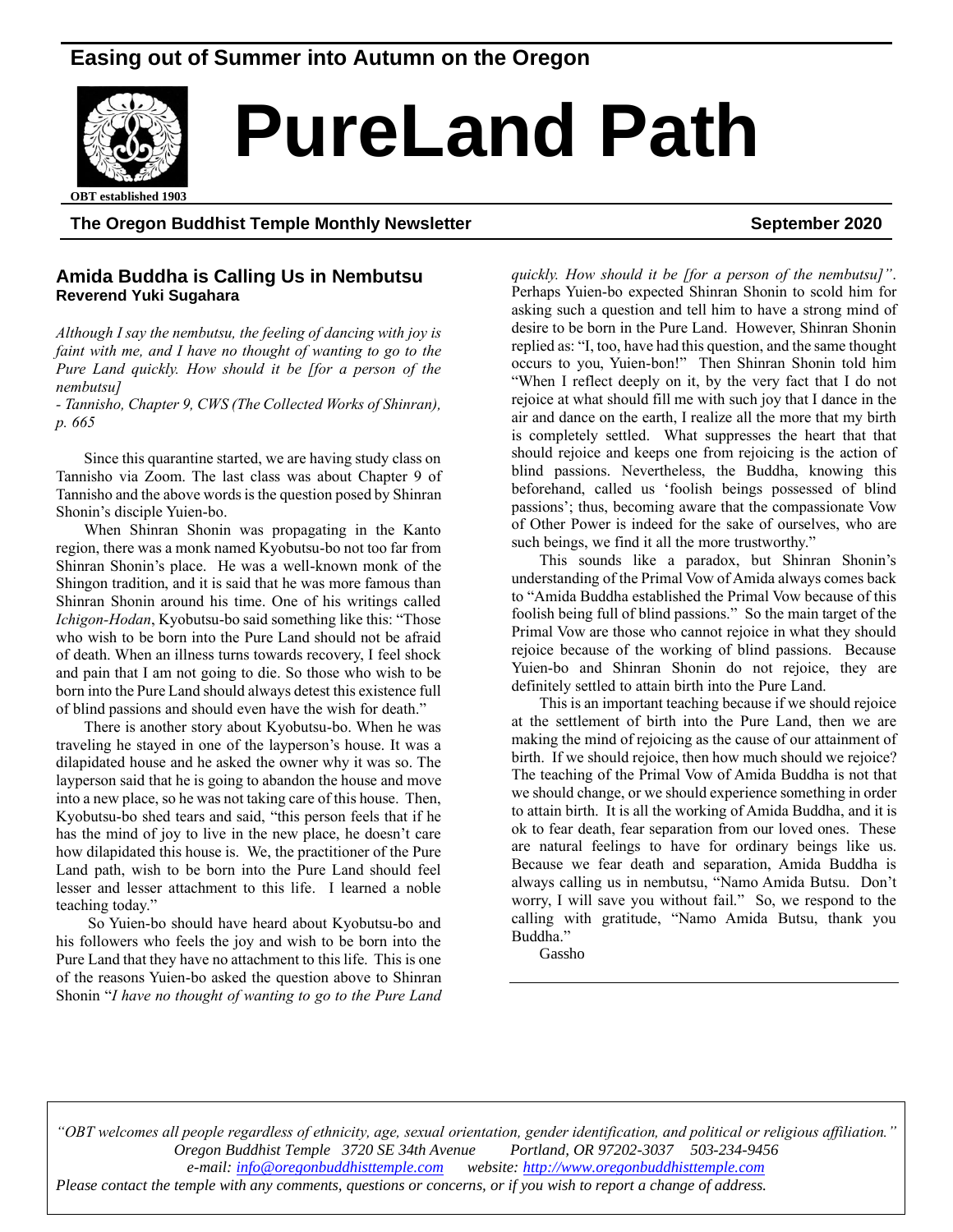### **September Shotsuki Hoyo**

Listed below are the names of those who passed away starting from 1950. Oregon Buddhist Temple has records from 1904. Names of de ceased prior to 1950 are added if requested. If a name is missing or incorrect, please notify Jean Matsumoto, Etsu Osaki, or the temple.

Aono, Yosaku 9/20/1970 Kibe, baby 9/12/1952 Ochiai, Tamiyo 9/6/1989 \* Egashira, Tsutomu 9/4/1988 Kitayama, Yosakichi 9/20/1959 Oguri, Jocelyn 9/3/1951 Falconeri, Gennoro Ralph 9/20/2012 Kitogaki, Nobuo 9/22/1984 Okamoto, George 9/1/2008 Fields, Ray 9/11/2018 **Kunie, Sanshichi 9/28/1955 Okita, Frank Morio 9/17/1985** Funatake,Kaoru 9/27/1980 \* Kunishige, Sanshichi 9/28/1955 Omoto, Minami 9/1/1979 Furukawa, Mae 9/27/1998 \* Lee, Lulu Chieko Toyooka 9/26/2002 Saito, Eiichi 9/2/1957 Furukawa,Shimi 9/27/2000\* Maehara, Masayo 9/18/1969 Saito, Fumi Mary 9/24/2018\* Furukawa, Yasu 9/1/1966 Maruyama, Noriyasu 9/30/1977 Seibel, Penny 9/29/2019 Hara, Hamano 9/3/1970 \* Masuda, Fukiyo 9/16/1990 \* Shido, Tatsu 9/23/1971 \* Hasegawa, Midori 9/19/1994 \* Matsuda, Bessie Misao 9/3/2007 Shiozaki, Shingoro 9/18/1969 Hashimoto, Charles 9/18/1981 Matsuda, Toki 9/8/1987 \* Suzuki, Masatoshi 9/16/2010 Hasuike, Yoshio 9/25/2011 Matsumoto, Taichiro 9/22/1952 Tajima, Yayoi 9/24/1965 \* Hirai, June Fusae 9/9/2013 Minami, Omoto 9/1/1979 \* Takemoto, Minoru 9/10/2010 Honda, Tamezo 9/12/1978 Mishima, Hisa 9/24/1965 \* Tamura, Hanako Terakawa 9/7/1986 \* Hongo, Haruko Margaret 9/5/1977 Mishima, Yosh 9/1994 Tateishi, Chiyoko Helen 9/25/1985 \* Iseri, Dixie Yoshiko 9/8/2010 Mishiro 9/11/1987 Toyota, Asao 9/2/1990 \* Iseri, George 9/7/2010 Muraki, Eikichi 9/10/1961 Ueno, Setsuko Ruby 9/4/2012 Kakishita,Hisako 9/4/2011 \* Nakamura, Henry H 9/13/1975 Uesugi, Hashisuke 9/18/1967 Kasubuchi, Ben Shohachi 9/11/1984 Nakamura, Kumashiro 9/2/1968 Uyetake, Nobuko 9/5/2016 \* Kato, Mary Mitsue 9/30/1979 Nishikawa,Fusae9/28/1963 \* Wakabayashi, Toshikazu 9/3/1950 Kawasaki Yuriko 9/21/1992 Nishimura, Matsutaro 9/16/1974 Watari, Joe Sunao 9/29/2004 Kenmotsu, Martha 9/1/2013 Noyori, Shigeji 9/13/1975 Yasutome, Jack 9/12/1998

Yoshihara, Hideichi 9/17/1962

\*OBWA member

#### **2020 Memorial Services**

| Year<br><b>Of Passing</b><br>2019<br>2018 | Memorial<br>1 Year<br>3 Year | Year<br><b>Of Passing</b><br>2004<br>1996 | Memorial<br>17 Year<br>25 Year |
|-------------------------------------------|------------------------------|-------------------------------------------|--------------------------------|
| 2013                                      | 7 Year                       | 1988                                      | 33 Year                        |
| 2008                                      | 13 Year                      | 1971                                      | 50 Year                        |

If you would like to schedule a memorial service for loved ones or ancestors, please make arrangements with Rev. Sugahara at 916-834-7350 or ysobtporland06012017@oregonbuddhisttempl.com

#### **President's Column Cathy Yarne, OBT President**

Dear Sangha,

Usually something has happened that "sparks" a topic for me to write about for this article. However this month there have been no "sparks." Frankly, I think its partially due to the fact that these past few weeks have been a bit of a challenge - I'm bored. I found myself with too much free time and nothing to do or nothing I really feel like doing. I've accepted the fact that the pandemic has changed the way we live at least temporarily. Call it perseverance but I'm not allowing my boredom to turn into frustrations. When I'm close to whining or moaning because I'm bored, I start thinking about the things I am grateful for. These are just a few things that have come to mind.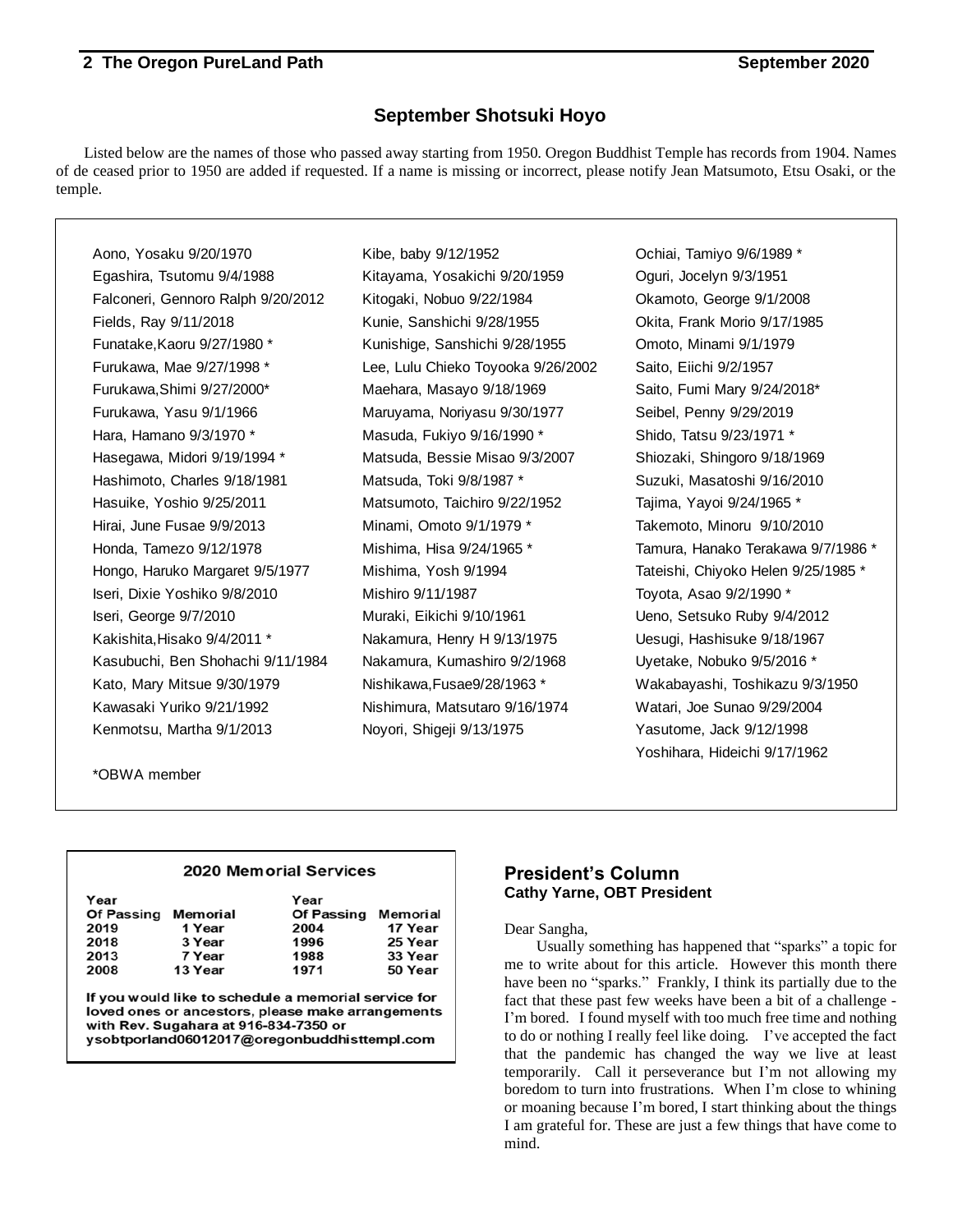I'm grateful for...

- no family member or anyone I know personally has had the corona virus
- my children are still employed
- a large house I'm suddenly utilizing all the excess space
- my spouse
- for technology my iPad, Zoom, YouTube, apps, etc.
- all the people who diligently wear mask out in public
- the public library and all their digital offerings
- when it comes to covid 19, we have a pro-active Governor

Of course this list of people and things is endless. Almost daily, I am reminded about the volunteer work done by our sangha. No one is immune to the stresses caused by the pandemic yet so many of you are making the effort to help maintain and manage our temple. I'm so grateful for all of you.

Although this list can be endless, whenever I start focusing on the things I am grateful for my mood changes and boredom seems irrelevant. As we approach our 6th month of sheltering in place, I do hope you aren't getting too bored or frustrated. If you are, try creating a list of all the people and things you are very grateful for. Take Care.

Gassho, Cathy

#### **Summary of Board meetings (March, May, June, July, August) Traci Kiyama, OBT Secretary**

- In accordance with the Governor's orders and the Board's concern for our sangha's health, the Board decided to suspend in-person temple activities until it is safe to do so. The Board has been discussing what protocols need to be put in place in order to return safely.
- The annex was renovated with new paint, cabinets in the kitchen removed, replace full-size refrigerator with mini refrigerator to create more space.
- Security has been a top priority while the building is not being used on a regular basis. A new security system has been installed that includes cameras. Volunteers have been stopping by the temple regularly to check on the property. If you are interested in doing this, please contact Marilyn Achterman. Changes to the landscaping have been made in order to reduce hiding places and to increase visibility on the property. New outdoor lights have been installed as well. The Board hired a company to do nighttime checks three times each night for the summer to help keep an eye on the property.
- Rev. Sugahara offers services and chanting online through YouTube.
- Obon was online this year with a service in the morning and bon odori in the evening. It can be seen on the temple's YouTube channel.
- OBT will host a benefit concert in the fall to fundraise in lieu of the usual fundraising activities this year (Spring Bazaar, ObonFest, Sukiyaki Bazaar). Please let Angie Hughes know if you are interested in contributing as a Lifetime Member (\$10,000) for this event.
- OBT has been receiving unsolicited donations from sangha members appreciative of all the temple has been doing during this pandemic to keep things going and to support our members. Thank you for your support!
- The Board is working on ways to reach out to our members who are isolated during this pandemic.

### **2020 OBT Board of Directors**

*Term Ending 2020:* Angie Davis (Vice President), Traci Kiyama (Secretary), Cathy Yarne (President), Jenna Yokoyama *Term Ending 2021:* Marilyn Achterman, Ken Garner, Mai Thi La, Ann Shintani

*Term Ending 2022:* Erik Ackerson, Jayne Ichikawa, Katie Tamiyasu, Christine White

#### **OBWA News Nancy Kajitsu**

The OBT Board has been meeting on Zoom and ideas for raising funds for our Temple were discussed. Chow Mein seemed to be a popular food that we could do as OBWA members. More information as to safety, state guidelines and logistics of doing this will be gathered when the temple reopens.

I want to recognize Judy Yamauchi who has been cooking and delivering food to a number of -shut-ins. You are amazing Judy!

If you need to restock your birthday cards, Ikoinokai will be selling cards on September 10 in the Epworth Church Parking lot from 10:30 to 1:00pm. You must make an appointment for this event! Contact [jkakishita@comcast.net.](mailto:jkakishita@comcast.net) I have also been trying new Japanese recipes from [justonecookbook.com](http://justonecookbook.com/) by Nami who is based out of San Francisco. There are step by step photos and links to Facebook, YouTube and Instagram. Renkon Chips - Yum!

Next month's reporter is Etsu Osaki.

*The following article by Marilyn Achterman is written as an OBT board member to help make board members more accessible to temple members/*

#### **Change and Mindfulness Marilyn Achterman**

Instead of Netflix, we decided to hop in the car and trek to western Washington County to visit my favorite curio shop in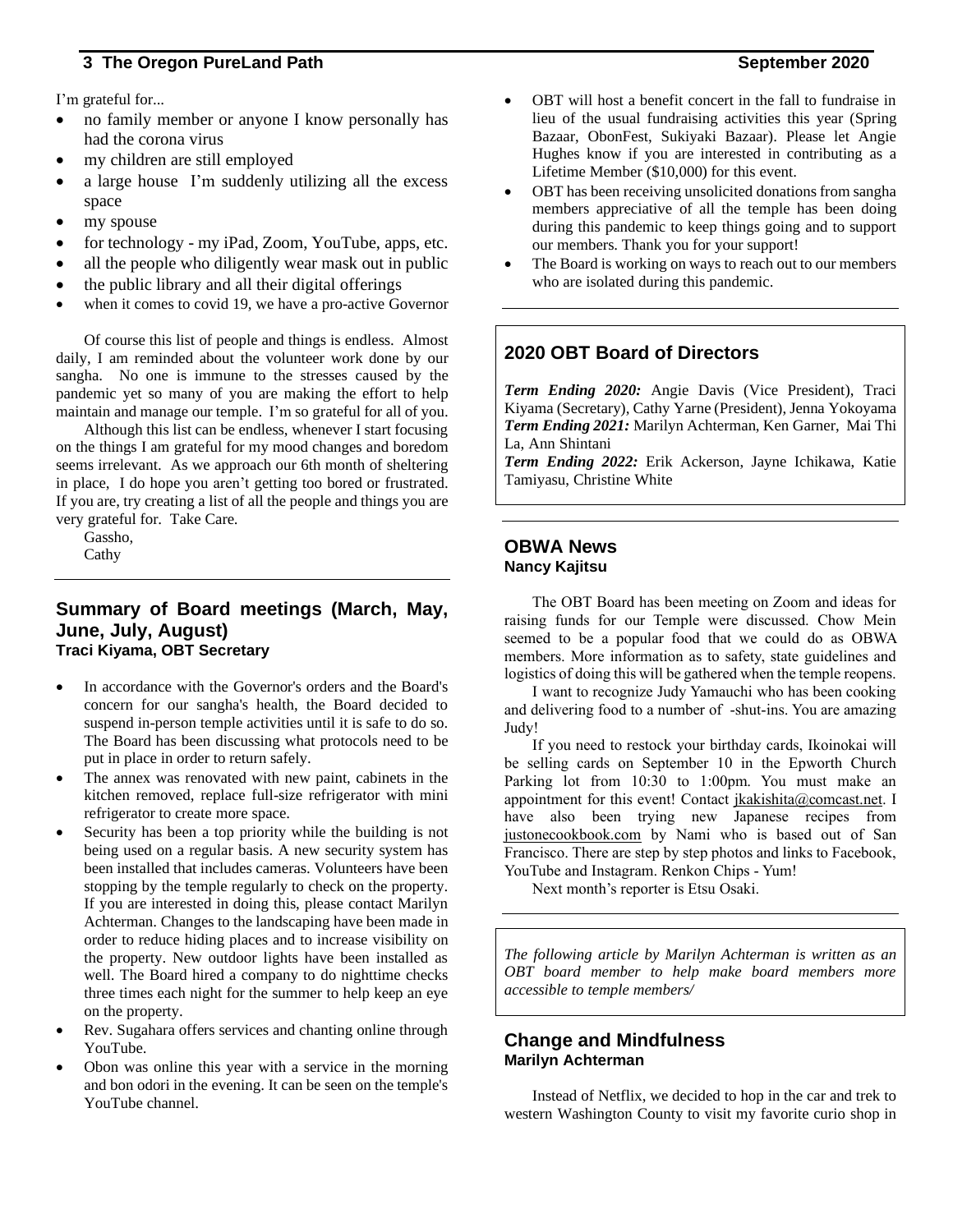the town of Yamhill. Along the way, we came upon a farm with a 100-year-old home and barn surrounded by vast acres of our daily nourishment. Around the perimeter of the farm was a collection of old farm implements; a farm museum reflecting upon the change of how crops were tended to a generation ago and how crops are tended to now. This museum also provided an opportunity to observe farm to table.

This also brought to mind the history of our temple. Many temple families were the providers of our food source. Another change; I don't know of a current temple farm family. As I am pushing my cart down the aisle of Fred Meyer, I hope to be mindful of the families toiling the soil to provide for my dinner tonight.

### **Buddhist Study Class via Zoom**



**Intermediate Class:**  Reading The Three Pure Land Sutras – encountering the teaching which the Buddhas enjoyed<br>When:  $2<sup>nd</sup>$ When: and  $4<sup>th</sup>$ Wednesdays of the month, 7pm to 8:30 pm

**Where:** Participants are at their respective homes on their computers, communicating via Zoom.

This is a twice a month intermediate level Buddhist study class. Please contact Reverend Sugahara for more information.

Currently we are reading Tannisho.

The next class will be August 26 on Chapter 11 of Tannisho and the following class September 9 on Chapter 12 of Tannisho. Excerpts from Chapters 11 and 12:

*XI - … Through the inconceivable working of the Vow, Amida Buddha devised the Name easy to keep and easy to say, and promised to receive and grasp those who say this Name. …*

*VII - … The Name is meant to be easy to say for the person unfamiliar with even a single character and ignorant of the lines of discourse in the sutras and commentaries; hence it is called "easy practice." …*

# **Two Videos of Interest**

### **Reverend Harry Bridge Oakland Buddhist Temple**

**Thought on Obon at the End of the Season August 16, 2020**



<https://www.youtube.com/watch?v=-ylozWvFbPw>

#### **Reverend Henry Adams San Mateo Buddhist Temple**

**Dhyana: When the Bridge of Concentration is Washed Away Posted on August 16, 2020**



[https://sanmateobuddhisttemple.org/dhyana](https://sanmateobuddhisttemple.org/dhyana-concentration/)[concentration/](https://sanmateobuddhisttemple.org/dhyana-concentration/)

### **OBT Update Cathy Yarne**

As much as we miss seeing our Sangha members, our temple will remain closed until further notice. Private memorials and special services for individuals can be arranged by contacting Rev. Sugahara. Meanwhile please check out the OBT website for the monthly newsletter, announcements, and information about how to access on-line offerings.

The BCA and many temples are making their services, dharma talks, and discussions available on-line.

Buddhist Temple of Alameda [\(YouTube\)](https://www.youtube.com/channel/UCMjHuAaUCcsICBfQwlfTT-w) Arizona [Buddhist](https://www.azbuddhisttemple.org/) Temple Berkeley [Buddhist](https://www.berkeleybuddhisttemple.org/dharma-live) Temple Livestream: Sundays 9:30am Pacific Buddhist Churches of America [\(YouTube\)](https://www.youtube.com/c/BuddhistChurchesofAmerica) Ekoji [Buddhist](https://www.ekoji.org/sunday-service-at-ekoji/) Temple Enmanji [Buddhist](https://www.enmanjitemple.com/) Temple Florin [Buddhist](https://www.facebook.com/pg/florinbuddhist/videos/) Temple Livestream: Sundays 10am **Pacific** Fresno [Buddhist](https://twitter.com/fresno_nishi) Temple (Twitter) Livestream: Sundays 10am Pacific [Gardena](https://www.gardenabuddhistchurch.org/) Buddhist Temple Midwest [Buddhist](https://mbtchicago.org/category/dharma-talks/) Temple Monterey [Peninsula](https://montereybt.org/) Buddhist Temple [Mountain](http://mvbuddhisttemple.org/) View Buddhist Temple New York Buddhist Church [\(YouTube\)](https://www.youtube.com/channel/UCqB-jDwuxDJ_MqY5Ls4JNNw) Livestream: Sundays 11:30am Eastern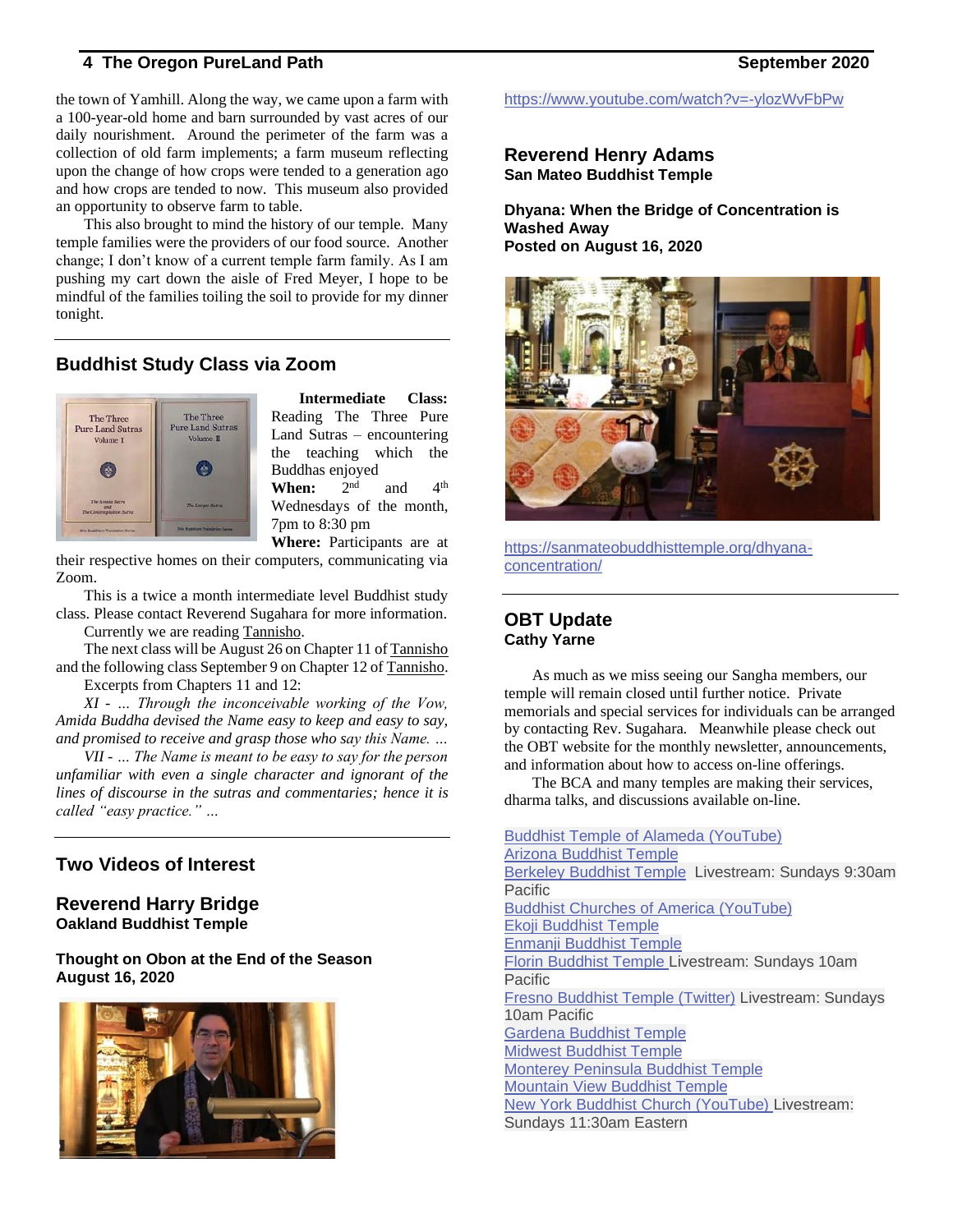Nishi Hongwanji Los Angeles Betsuin [\(Homepage\)](https://www.nishihongwanji-la.org/) Buddhist Church of Oakland [YouTube\)](https://www.youtube.com/channel/UCgo9UpJkW7uQLCbU6fPMZ7Q) Orange County [Buddhist](https://www.everydaybuddhist.org/) Church (Online School: Everyday [Buddhist\)](https://www.everydaybuddhist.org/) Orange County Buddhist Church [\(YouTube\)](https://www.youtube.com/channel/UCbZRjesGUxitRFzu5FmCmWA) Orange County Buddhist Church [\(Podcast\)](https://soundcloud.com/weeklywheel) Oregon Buddhist Temple [\(YouTube\)](https://www.youtube.com/user/OregonBuddhistTemple) Livestream: Sundays 10am Pacific Palo Alto [Buddhist](http://www.pabt.org/sermons.html) Temple Pasadena Buddhist Temple [\(YouTube\)](https://www.youtube.com/channel/UCn0j5IFElUZ8qjO48GWVZ3Q/featured) Buddhist Church of [Sacramento](https://www.youtube.com/channel/UCBikIbUw1xTOmyEFd60Dqsw) (YouTube) Livestream: Sundays 9:30am Pacific Salt Lake Buddhist Temple [\(Facebook\)](https://bit.ly/2IZM71A) Livestream: Sundays 10am Mountain Buddhist Temple of San Diego [\(YouTube\)](https://www.youtube.com/channel/UCOTS9No-07n-oep1qYRzDtw) Buddhist Church of San Francisco [\(YouTube\)](https://www.youtube.com/channel/UCybBRtgwGmJeMdvn3RpfD_A) San Jose Betsuin Buddhist Church [\(YouTube\)](http://bit.ly/2VYqSoV) Livestream: Sundays 10am Pacific San Mateo [Buddhist](https://mailchi.mp/6758845317ba/smbt-service-info) Temple Seattle Betsuin Buddhist Temple [\(YouTube\)](https://www.youtube.com/seattlebuddhisttemple) Livestream: Sundays 10am Pacific Senshin [Buddhist](https://www.senshintemple.org/) Temple Livestream: Sundays 10am Pacific [Southern](https://sacbc.org/family-dharma-service/) Alameda County Buddhist Church Southern Alameda County Buddhist Church [\(YouTube\)](https://www.youtube.com/channel/UCmgRhr4lMq-H0LfEBTjGvWQ) Tacoma [Buddhist](https://www.youtube.com/channel/UCSjeUsyIkbG_e74q-CM1Sig) Temple Tacoma [Buddhist](https://podcasts.apple.com/us/podcast/no-doubt-a-shin-buddhist-approach/id1511351502) Temple (Rev. Miyaji's Podcast Page) [Tri-State/Denver](https://www.youtube.com/channel/UCcbOYnmCje6MzgWNCw6yP5w) Buddhist Temple (YouTube) Twin Cities Buddhist Sangha [\(YouTube\)](https://www.youtube.com/channel/UC2vsOINwTpZJRWhD6-2Sr2g) Venice [Buddhist](https://vhbt.org/) Temple Livestream: Sunday 9:30am Pacific Vista Buddhist Temple [\(YouTube\)](https://www.youtube.com/vistabuddha%E2%80%AC?fbclid=IwAR0hHhgKVoR35chzulTxJxMTo9en22flk7syqNjQdv9wjz1mmWre1WMx5fQ) **[Watsonville](https://wbtemple.org/)** [Watsonville](https://www.youtube.com/channel/UC0IcKHEliJuw5fouMUUlEMA) (YouTube) West Los Angeles [Buddhist](http://westlosangelesbuddhisttemple.org/) Temple

#### **Return of Dharma Exchange! Brenda Fugate**

We are planning a revival of the Dharma Exchange format—but safely, via Zoom. The first remote gathering is planned for Sunday, September 13 at 11:00 am. Watch the OBT website and Facebook page for more details as the date approaches!

### **Three Meditations Marilyn Huh**

Not long after the start of the stay-at-home era, my husband and I worked a Ravensburger jigsaw puzzle called "New York Seasons." In it, you are standing at the top of a very tall building gazing out at a giant cityscape, apprehending nature and habitat just as surely as you would be if you were miles into a deep forest. Here's what makes the world you see especially compelling: you are in New York during all four seasons at once, with each season passing seamlessly—almost imperceptibly—into the season beside it.

*Beside*, not behind. Not ahead. In the light and shadows on the buildings' walls, in the rooms and the hearts of the people within, the yellow and orange of summer become the blue and gray of spring and fall; transmute into the pink and purple of winter. Yes, winter *is* pink and purple. Many of us have had the occasion to stand in a space and think about how it appears in a different season. We've even—especially in Oregon gotten to experience different *weather* on the other side of a street on a given day. But it's always a matter of *now* and *then*, or *this* and *that*. What happens when you're lucky enough to get a peek at an enormous landscape, and reach out and get a piece from, or bring a piece to, every season of your life, because it is all here with you in—as the Scots might say—the now? What if no hard line separates the pink buildings from the blue, the blue from the golden, the hearts within knowing all colors at once, moving through the beloved city with no piece of experience dishonored or discarded—and no piece of experience blunting the entire now?

We are all—every one of us—filled with our seasons, able to slip through boundaries, people and jobs and polities [e.g. organized communities] may set. When Buddhists sit zazen or chant the Nembutsu, when others pray or meditate, keep watch or pick up a book, we can all remember a vast cityscape: all beside us, all within us. No corner forbidden, and no corner dominant. Namo Amida Butsu.

### **Portland Taiko and No-No Boy Wynn Kiyama**



For the past month, Portland Taiko members have been recording in outdoor locations: farms, wineries, parks, forests, and in front of the Oregon Buddhist Temple. These videos will be part of our free online concert video event with the artistactivist group No-No Boy on Saturday, September 26, 2020 from 7:00 to 8:30 p.m.

The video event will present musical stories based on the immigrant history of Japanese Americans in Oregon—from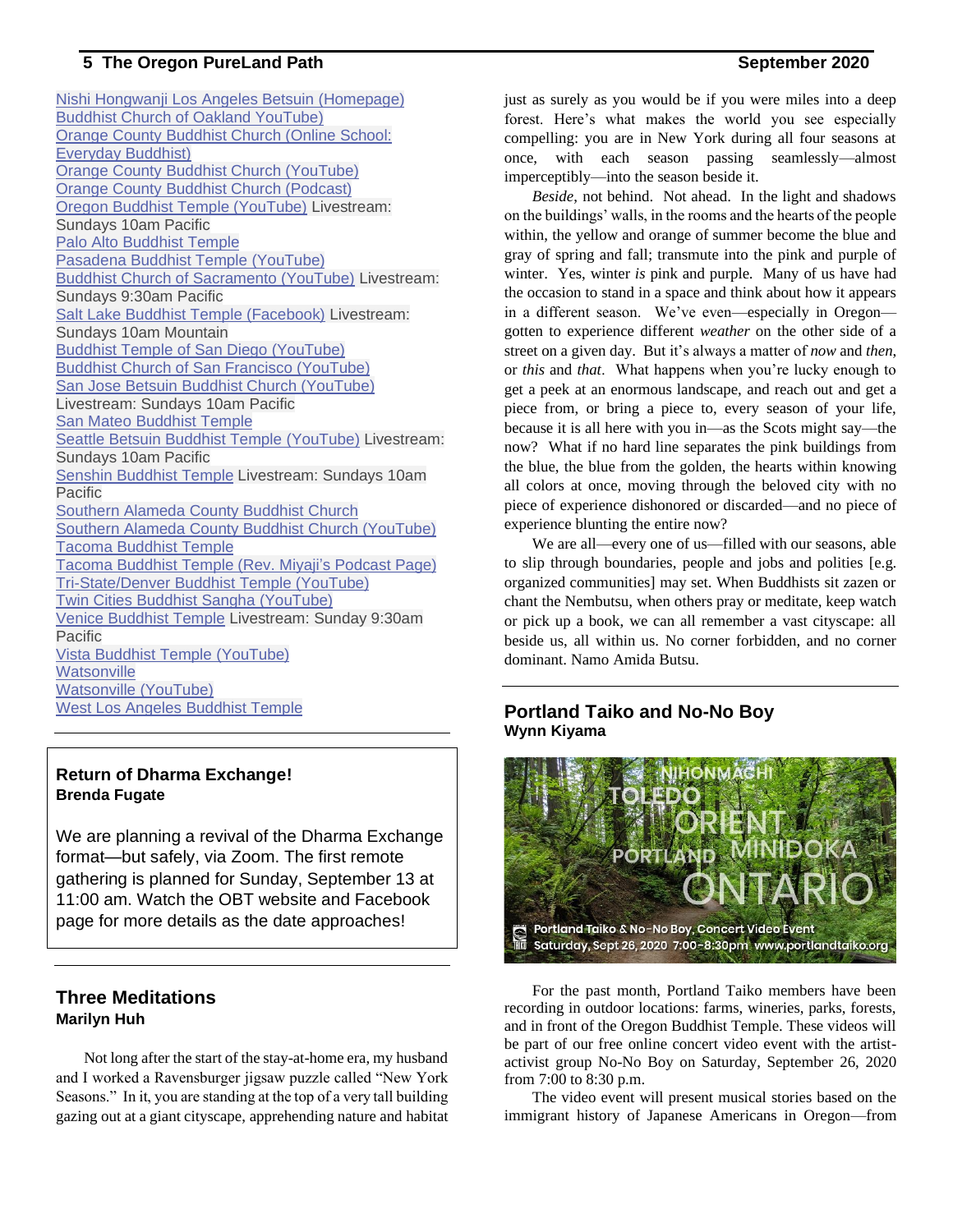Orient and Ontario to Toledo and Portland. Jointly produced by Portland and No-No Boy, the video will be a history lesson, a travelogue, an exploration of the Oregon landscape, a reflection on unjust incarceration, and a musical appeal for immigrant rights, then and now.

> *Why is there a town called Orient? Who harvested the sugar beets and onions in eastern Oregon? Who faced an angry mob in Toledo? Why were thousands of Oregonians of Japanese descent stripped of their civil*

#### *liberties and imprisoned?*

While this history is specific to the Japanese American community in Oregon, these stories of hardship, racism, perseverance, and community will be familiar to all people trying to make a life in this state and in this country. More details will be announced on our website: [www.portlandtaiko.org](http://www.portlandtaiko.org/)

### **Donations to Oregon Buddhist Temple can be made through PayPal on the Temple website. Click the "support" heading or see below. For those familiar with PayPal, see below. Donations can also be mailed to the Temple.**

#### **Donate through PayPal**

Did you know that OBT has a PayPal Account? We gratefully accept the donations through PayPal. This is the perfect way to donate during this difficult time of social distancing. Thank you for your consideration!

Gassho, Yuki Sugahara Resident Minister Oregon Buddhist Temple



| When paper newsletters were mailed, donation envelopes were<br>enclosed for those months that had special services and events.<br>Now that the newsletter is available only electronically this is not possible.<br>This is a reminder to encourage readers to continue the donations,<br>not only for these events but anytime. Thank you. |                                             |  |
|---------------------------------------------------------------------------------------------------------------------------------------------------------------------------------------------------------------------------------------------------------------------------------------------------------------------------------------------|---------------------------------------------|--|
| February                                                                                                                                                                                                                                                                                                                                    | Hoonko                                      |  |
| March                                                                                                                                                                                                                                                                                                                                       | Spring Ohigan                               |  |
| April                                                                                                                                                                                                                                                                                                                                       | Hanamatsuri                                 |  |
| May                                                                                                                                                                                                                                                                                                                                         | Gotan-E Shinran Shonin Birthday Celabration |  |
| July                                                                                                                                                                                                                                                                                                                                        | Kangi-e "A Gathering of Joy" Obon Service   |  |
| August                                                                                                                                                                                                                                                                                                                                      | Obonfest                                    |  |
| September                                                                                                                                                                                                                                                                                                                                   | Fall Ohigan                                 |  |
| November                                                                                                                                                                                                                                                                                                                                    | Eitaikyo - Perpetual Memorial Service       |  |
| December                                                                                                                                                                                                                                                                                                                                    | Year End Gift for the Temple                |  |
|                                                                                                                                                                                                                                                                                                                                             |                                             |  |

## **Oregon Buddhist Temple is closed until further notice**

# **Virtual Obon August 1, 2020**

#### **Ann Shintani**

As I entered the Zoom meeting for our virtual Obonfest, I really did not know what to expect. I saw several people…some waving at me, some with quizzical expressions, others just wandering around in their backyards I tentatively turned my "share video" on briefly and waved and mouthed "hello"! After watching the first few bon odori and Chris Dart Sensei's (pre-recorded) prompting, I turned my camera back on and was impelled to dance along with a few brave others (including the "chair dancers"). At the break (one should stay hydrated, even at home), Portland Taiko shared a hilarious version of their Amaterasu performance. The Sun Goddess locks herself into a cave in anger and despair (like quarantine, but self-imposed), but was enticed by the joy and laughter of a clever drummer using an overturned wash basin… the first taiko. I would like to think that this virtual Obonfest is our way of enticing ourselves out of our caves, to provide hope and encouragement. Afterwards, Ryan Davis enabled "share audio" and we were able to talk for a few minutes, including with the Okamoto's in Salt Lake City. Gary said that this was his mother's highlight of the Summer. Thank you, Janice, for sharing your dance with us.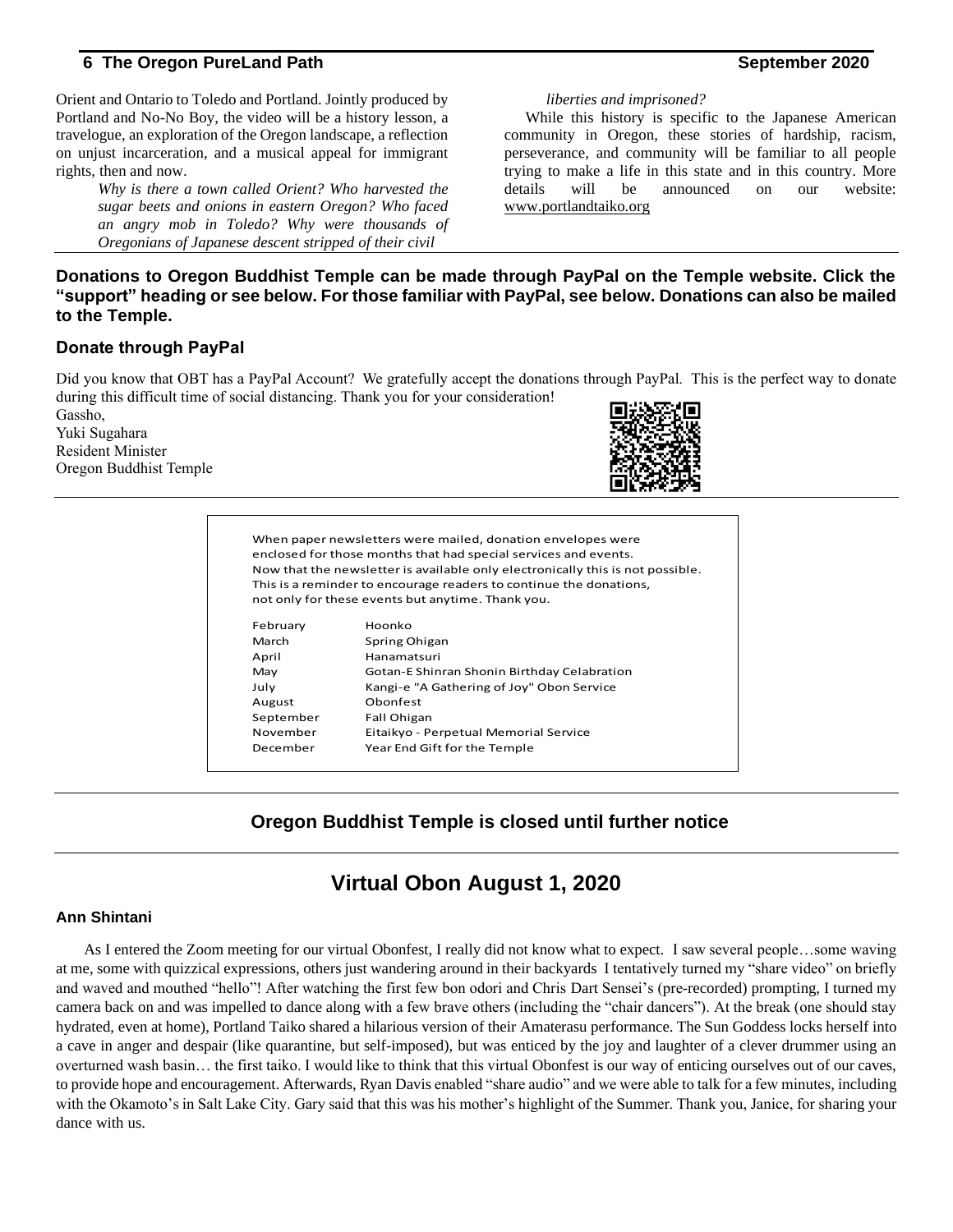Thank you to Chris Dart (Chris sensei) and dance teachers, Bob Kagawa for music, and Portland Taiko for the taiko video for our Obonfest; thank you to Sugahara sensei for his meaningful and touching messages and service, Traci Kiyama for creating our lantern remembrance program, and for Sangha members for allowing us to use their Obonfest videos and photos of the past. A huge thank you to Ryan Davis, who spent many hours editing and hosted/posted these events. We spent much effort to provide a "live" program using the virtual meeting format. We experienced technical challenges that prevented us from broadcasting the Aug. 1<sup>st</sup> virtual Obon Service on time...our August 1<sup>st</sup> obon service and past Portland ObonFest montage are posted on YouTube.

Finally, thank you to Jenna Yokoyama and KBOO Community Radio for providing an hour of bon odori favorites, and for sponsoring our virtual Obonfest.









# **Learn more about Obon:**

### **CTRL Click on the below OPB video link for an excellent presentation by Jenna**

Hosted by: Jenna [Yokoyama](https://kboo.fm/profiles/jenna-yokoyama) Produced by KBOO Program: Special [Programming:](https://kboo.fm/program/special-programming-music) Music Air date: Sat, 08/01/2020 - 6:00pm to 7:00pm

https://kboo.fm/media/82167-radio-obon -Oregon Public [Broadcasting's](https://www.youtube.com/watch?v=-C52JmMGEoI) (OPB) video on Obon

# **Thank you for your participation in our First Virtual Obon!**

There are two videos in the below link: (1) Virtual ObonFest 2020 Part 1 and (2) OBT Bon Odori - 2020 Virtual Obon - Bon Odori

<https://www.oregonbuddhisttemple.com/obon-festival>

- (1) Virtual ObonFest 2020 Part 1 is the service with the lantern display segment at 7 to 23 minutes.
- (2) OBT Bon Odori 2020 Virtual Obon is the Bon Odori